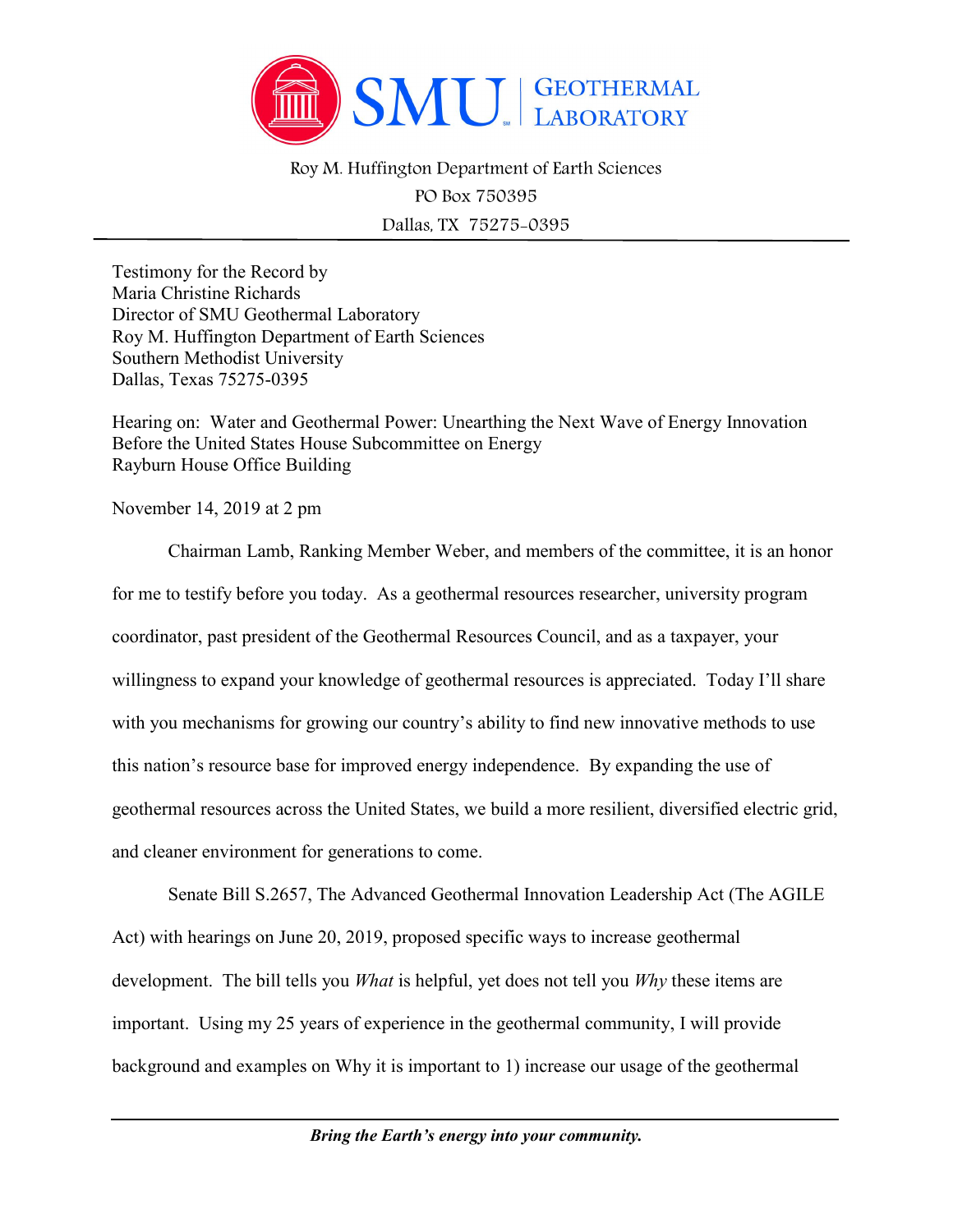resources, 2) build projects connecting industries, and 3) the importance of university research and outreach.

Google.org, Siemens, Anadarko Petroleum, and Conoco Phillips, all came to the SMU Geothermal Laboratory for geothermal project involvement. Behind each large recognizable company are 1000s of other companies, plus individuals wanting to use the available geothermal resources. Through consistent long-term funding such as the AGILE Act initiates, the geothermal community can reach its full potential. It is important to realize the geothermal value for the entire country. When one examines the main geothermal applications: electrical power generation, direct-use of the fluid, and shallow heat pumps for heating and cooling, it makes sense for all 50 states' representatives to be interested in exploring options for increased geothermal development, from the cold north to the hot south and from New York City to Los Angeles.

## **Geothermal by 2050– GeoVison Study**

 $\overline{a}$ 

"Earth is a gigantic heat engine. A tremendous amount of heat is constantly transported from its center to the surface by thermal convection and conduction".<sup>[1](#page-1-0)</sup> Geothermal resources sit invisibly below us, *everywhere*! Earth will produce heat from its core 24/7 for billions of years. It is the oil and gas industry who comprehends the volume of untapped heat and fluids sitting idle waiting to be extracted, as they invest considerable effort understanding heat production in the earth and its association with hydrocarbon formation as well as avoidance of overheated subsurface zones when drilling. Petroleum researchers are the main users of our SMU heat flow maps to determine formation maturity. Oil and gas colleagues share that geothermal energy is

<span id="page-1-0"></span><sup>1</sup> Nagihara, S., Brooks, J.M., Bernard, B.B., Summer, N., Cole, G., and Lewis, T., 2002, Application of marine heat flow data important in oil, gas exploration. *Oil and Gas Journal*, 100(27), 43-50.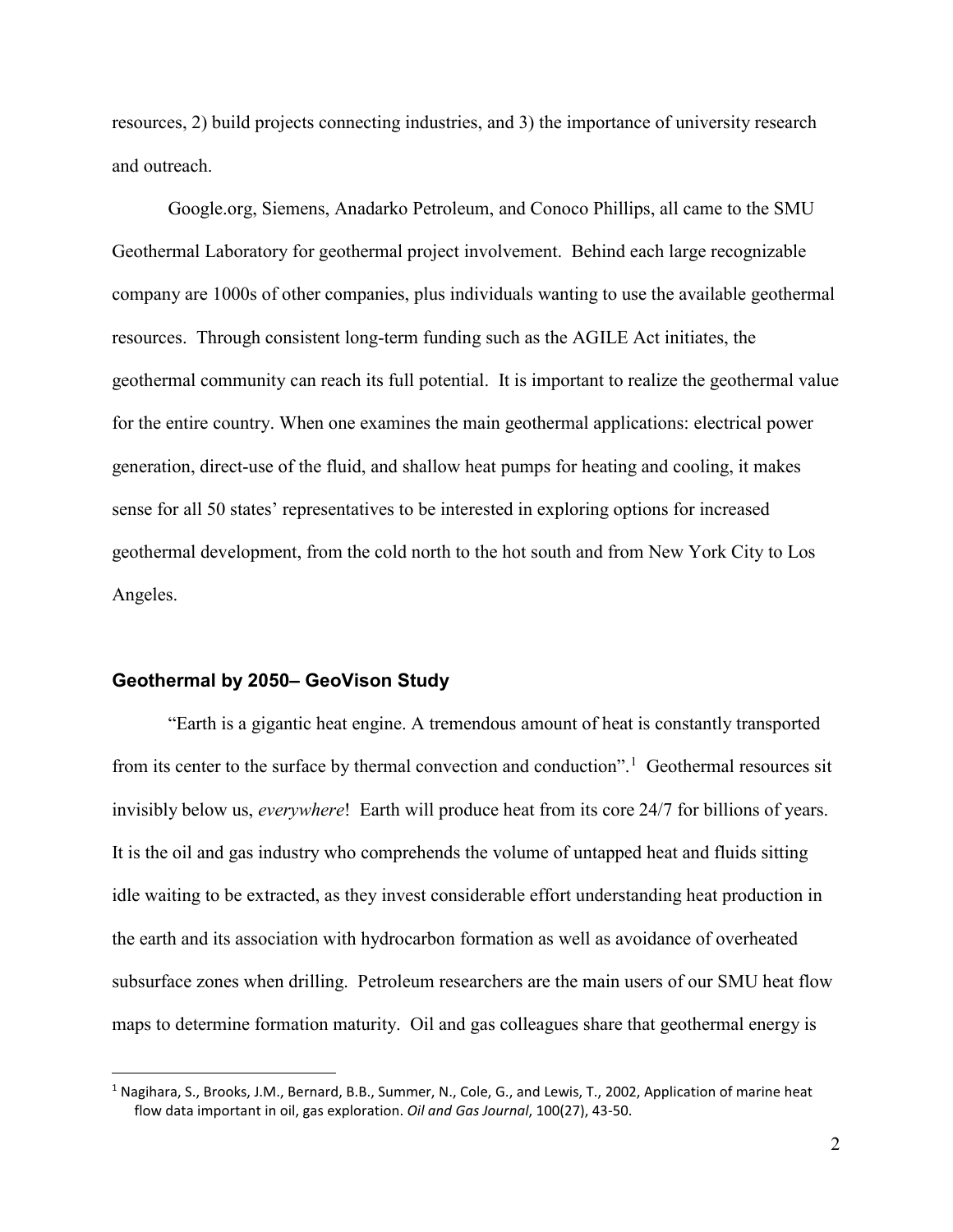considered their 'retirement fund' because of how giant it is as a resource.<sup>[2](#page-2-0)</sup> The more we drill, the more we understand how significant our resource is. Today's consumption for U.S. energy is approximately 100 EJ and geothermal stored energy is over  $14 \times 10^6$  EJ.<sup>[3](#page-2-1)</sup> It's also considered an emerging green energy, because it produces no direct carbon dioxide. As our society moves away from a carbon-based market, extracting geothermal resources incorporates similar oil and gas industry knowledge and skills. Still, the two industries are different.

The National Renewable Energy Laboratory completed the GeoVision Study for the Department of Energy, providing a roadmap that starts from today's Western US geothermal power production of 3.6 gigawatts to a deployment across our country of 60 gigawatts by 2050. And in parallel, expanding the current 2 million homes heated and cooled already by geothermal heat pumps, with this number increasing to 28 million homes, or  $\frac{1}{4}$  of all homes by 2050. That's 30 years away, yet now is the time to act because geothermal power plants usually take 7 to 10 years from conception to production, and even having enough installers for the geothermal heat pumps requires time for local companies to grow and train employees.

For a comparison of what can be accomplished in 30 years, we can use the success story of today's shale play in the oil and gas industry.<sup>[4](#page-2-2)</sup> Experimenting how to drill horizontal wells began in the 1970s. 20 years later it reaches production capability in the Barnett Shale. By early 2000s horizontal drilling reaches economic viability, and by 2010 it became widespread throughout all U.S. shale plays. [5](#page-2-3)

<span id="page-2-0"></span><sup>&</sup>lt;sup>2</sup> Cutright, B.L., 2012, The Transformation of Hydrofracked Reservoirs to Thermal Energy Production. AAPG Annual Convention presentation, Search and Discovery Article #80223.

<span id="page-2-1"></span><sup>3</sup> Blackwell, D.D. and Richards, M.C., 2006, Chapter 2. In Tester et al., *Future of Geothermal Energy*, MIT.

<span id="page-2-3"></span><span id="page-2-2"></span><sup>4</sup> Davids Hinton, D., 2018, *Shale Boom: The Barnett Shale Play and Fort Worth*. TCU Press. ISBN-10: 0875656854 <sup>5</sup> https://www.enverus.com/blog/unconventional-play-development-in-one-map/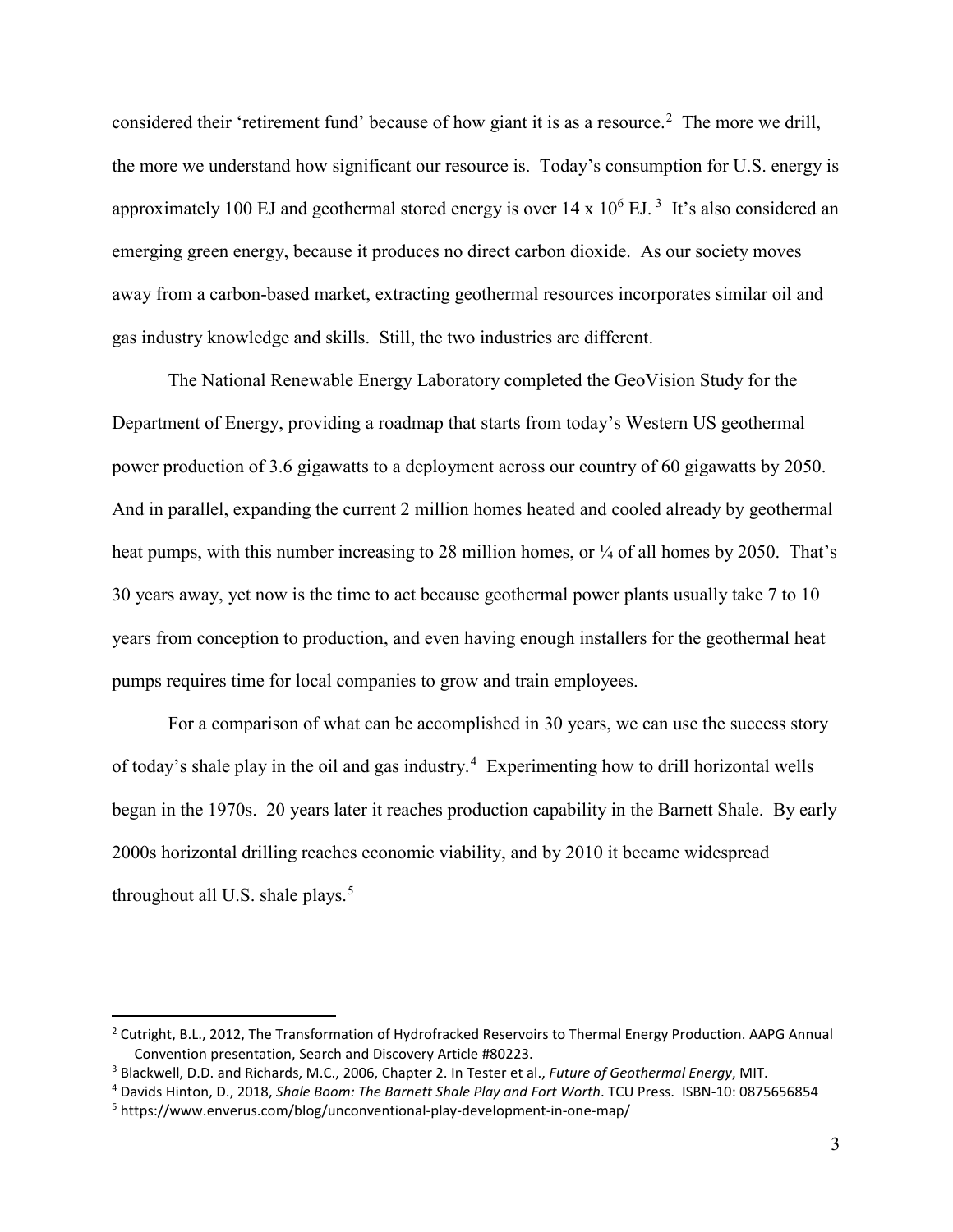Thus the DOE's focus on reservoir research for FORGE and Enhanced Geothermal Energy (EGS) are key to keeping us on the trajectory necessary for the United States to achieve the GeoVision roadmap to 60 gigawatts of electrical energy by 2050.

## **Build Projects through Connecting Industries**

The SMU Geothermal Laboratory is known for its research on geothermal resource assessments and for our outreach program where we convene bridge-building conferences<sup>[6](#page-3-0)</sup> between geothermal and other industries. The SMU conferences found collaborations between geothermal and the oil and gas industries, geothermal and waste-heat to power technologies, geothermal brines and desalination, geothermal deep direct-use of fluids and inlet cooling of natural gas plants, geothermal planning and district energy systems, geothermal power and transitioning of coal plants, and geothermal pumps for heating and cooling homes and buildings as part of off-grid projects. I see geothermal energy as the friendly and flexible energy option.

## **Energy Development in Rural America**

 $\overline{a}$ 

We drive across the country pointing out to each other the wind turbines and solar arrays. The oil and gas well pads show-up from airplanes with their grid patterns. Yet the geothermal energy constantly being released by the Earth is invisible. Invisible because we can't normally feel or see it rising from the ground. Plus geothermal power plants are clean and have a small surface footprint.<sup>[7](#page-3-1)</sup>

Rural America is where there is high economic growth creating undue pressure on cooperative electric utilities. As our coal plants age out of production, we see investments in

<span id="page-3-1"></span><span id="page-3-0"></span><sup>6</sup> SMU Geothermal Lab conference website and past papers available at http://www.smu.edu/geothermal <sup>7</sup> https://www.energy.gov/eere/geothermal/geothermal-basics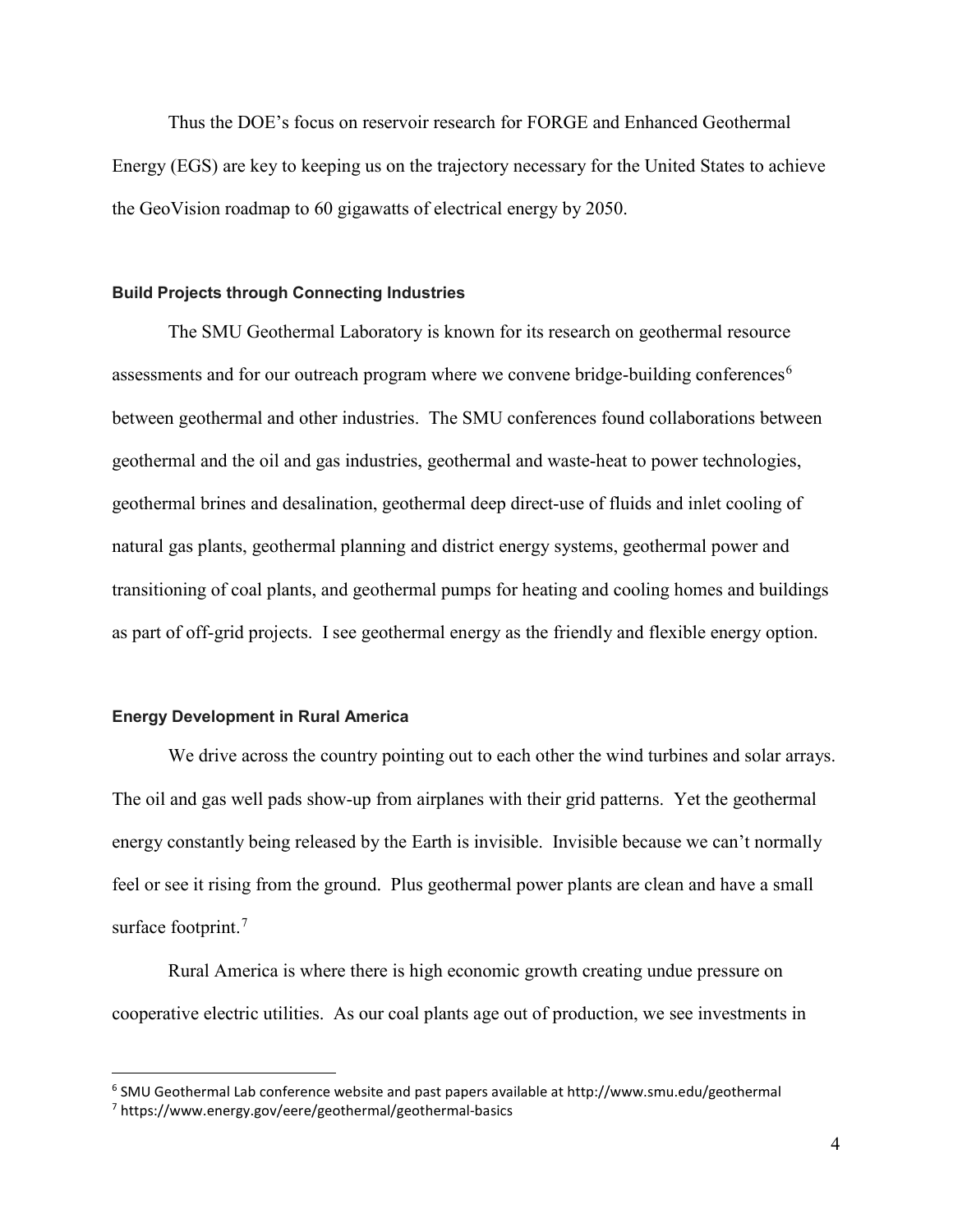natural gas plants and non-baseload renewable energy. Incorporating geothermal development into the mix will provide long-term security through increased diversification. Here are examples of possible projects:

Geothermal heat pumps for heat *and* cooling, are being incorporated into a microgrid for 7,500 net-zero homes in Austin, Texas in the Whisper Valley neighborhood. [8](#page-4-0) New smaller binary turbines (less than 500 kW) can plug and play with watered out oil and gas wells as shown by the Denbury Resources demonstration in central Mississippi<sup>[9](#page-4-1)</sup>. Using deep direct-use resources can reduce hot inlet temperatures to improve efficiency of a natural gas plant as shown at the Eastman Chemical power plant, Longview Texas.<sup>10</sup> Models show how retrofitting an aging coal plant to incorporate geothermal generation could keep plant workers employed while simultaneously transitioning to a cleaner environment.<sup>[11](#page-4-3)</sup>

The shale plays produce high volumes of fluids along with the oil and gas production. Finding ways to generate electricity from the low-temperature produced fluid, in the range of 150 – 185 °F, could off-set the need for burning on-site fuels. The Southwest Research Institute in San Antonio, is working with a small company to get to market a technology that could generate electricity from produced water in many states (Figure 1).

<span id="page-4-0"></span><sup>8</sup> Whisper Valley, Texas 78653

<span id="page-4-1"></span><sup>9</sup> ElectraTherm Report, 2012, Mississippi Oilfield Generates Low-Temperature, Emission Free Geothermal Energy at the Wellhead. Denbury White Paper, *SMU Geothermal Lab website*: http://www.smu.edu/geothermal

<span id="page-4-2"></span><sup>&</sup>lt;sup>10</sup> Turchi, C., McTigue, J., Akar, S. Beckers, K., Tillman, T. 2018, Deep Direct-Use for Industrial Applications: Producing Chilled Water for Gas-Turbine Inlet Cooling, *Geothermal Resources Council Transactions*.

<span id="page-4-3"></span><sup>&</sup>lt;sup>11</sup> 2018 SMU workshop on Coal and Geothermal: A Path Forward; Petty, 2016, Transitioning Coal to Geothermal, *Proceedings of 41st Workshop on Geothermal Reservoir Engineering*.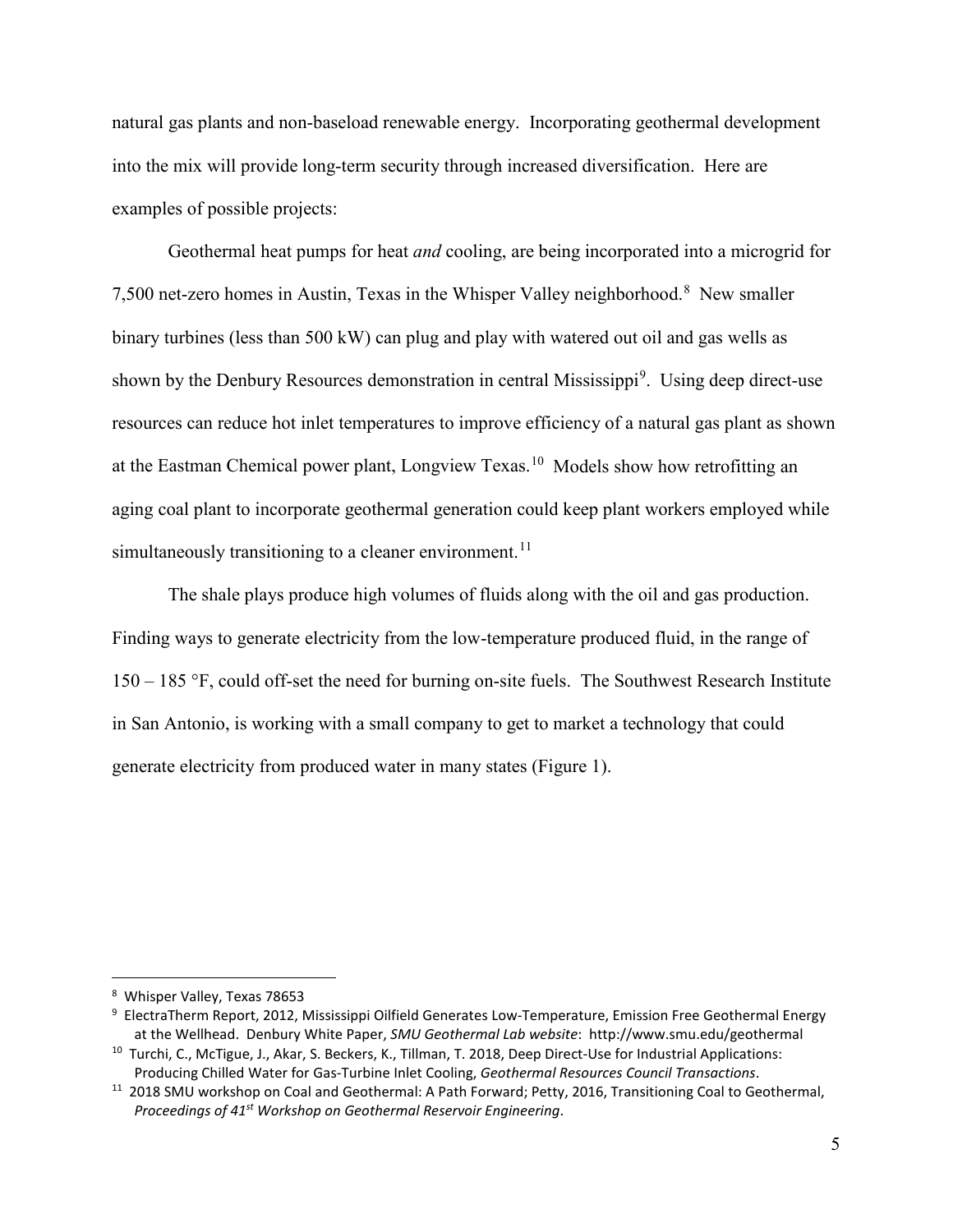

Figure 1. Injected Produced Water by County (bbl.) in 2017. Counties with high water disposal volumes, a proxy for high water production, are highlighted in red, orange, and yellow and are mostly concentrated in Texas and Oklahoma. This figure shows the estimated volume of injected produced water in barrels (42 gallons per barrel) generated at a county level in 2017, where available. These volumes are a proxy for water production, but do not account for reuse or water crossing county lines.[12](#page-5-0)

Over the past 15 years it has been exciting for me to participate as new geothermal technologies enter the market, only then to become disappointed as I learn the company is out out of funds before a proper demonstration occurs. Technology breakthroughs for geothermal energy typically request funding in the range of less than \$10 M, rather than the finance firms' preference of \$100 M+. Technology companies need funding for small-scale low-temperature demonstrations in our sedimentary basins to prove both their technology and the resource longterm availability. An example: Dr. Will Gosnold of the University of North Dakota worked

<span id="page-5-0"></span><sup>&</sup>lt;sup>12</sup> Produced Water Report: Regulations, Current Practices, and Research Needs, Module 2. http://www.gwpc.org/sites/default/files/files/Module%202.pdf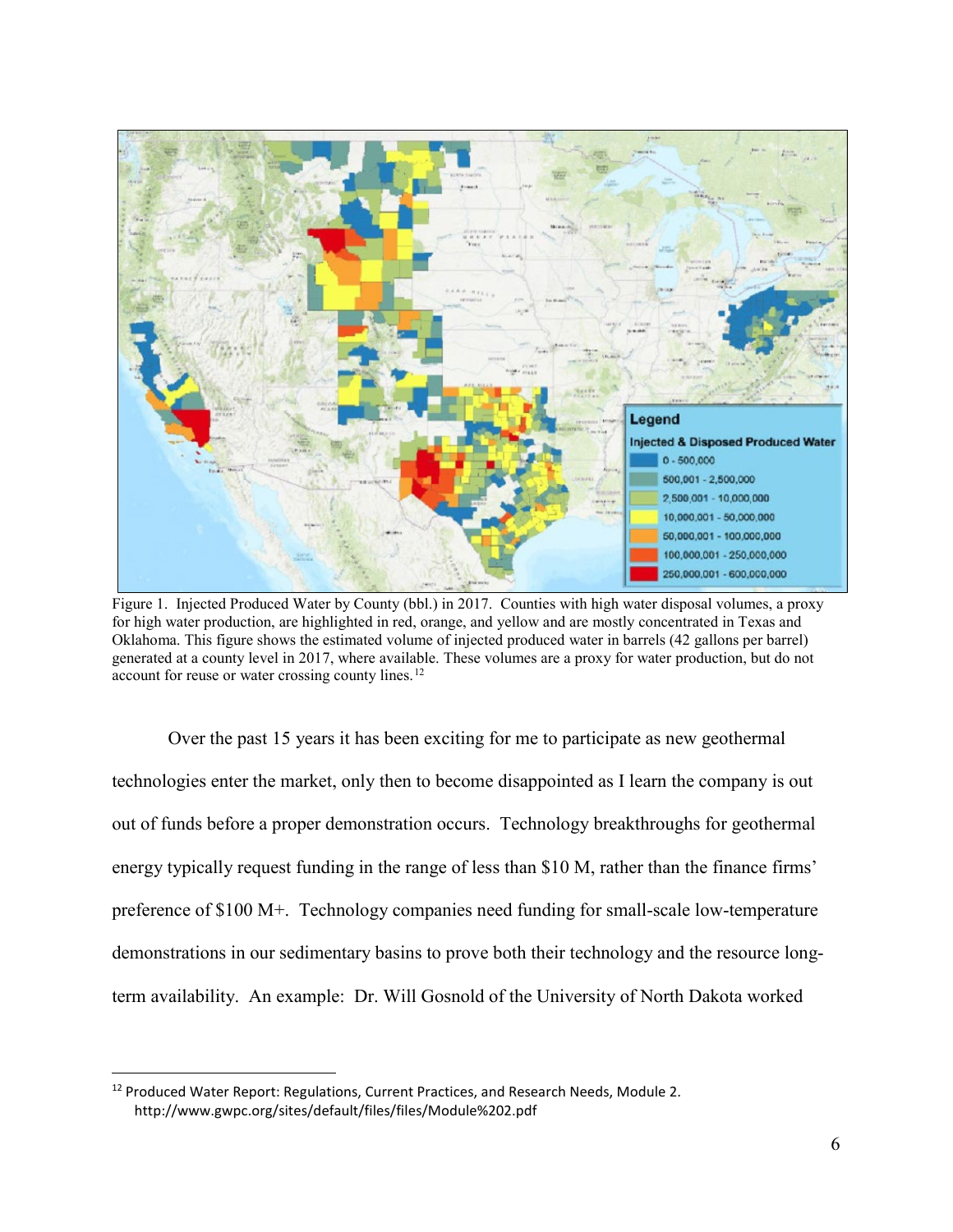with a start-up technology firm to install two 125 kW binary-turbine using Continental Resources wells and pad in a Southern North Dakota oil field. Today the system is sitting idle because of repairs needed to successfully demonstrate the technology and field. The technology company does not have financing, nor does the University, and it's outside of Continental Resources' expertise/focus.

Oil and gas companies may be excellent at drilling their resources, yet they are *not* in geothermal resource plays nor in the electrical power industry and vice versa. The new AGILE initiative for DOE Offices of Fossil Energy and Geothermal Energy to transfer and adapt key technologies is an important next step. Funding is still necessary for both sides to work together on demonstration projects and to find synergies between industries for extraction and finances if the United States is going to achieve low-temperature (and high temperature) geothermal power from sedimentary sources.

## **University Importance in Training the Next Generation**

The AGILE Act highlights a 5-yr consistent \$150 M budget for competitive R&D, and \$20 M for a mineral extraction competition. These funds are arriving at a critical juncture for universities. The AGILE Act also includes a specific resource assessment allocation for solely U.S.G.S., yet universities are the lead component in collecting and assessing these data for decades. Thus a broader initiative will provide critical funding for keeping faculty and researchers in geothermal exploration and training students, rather than changing to other fields. As an example, the SMU Geothermal Lab as a leader has received no upcoming funding for research in developing geothermal resource assessment techniques (details in section below). Therefore, we switched to researching methane hydrates and climate studies as a way to maintain our expertise in heat flow research, directing students to these new fields. Whether it is SMU,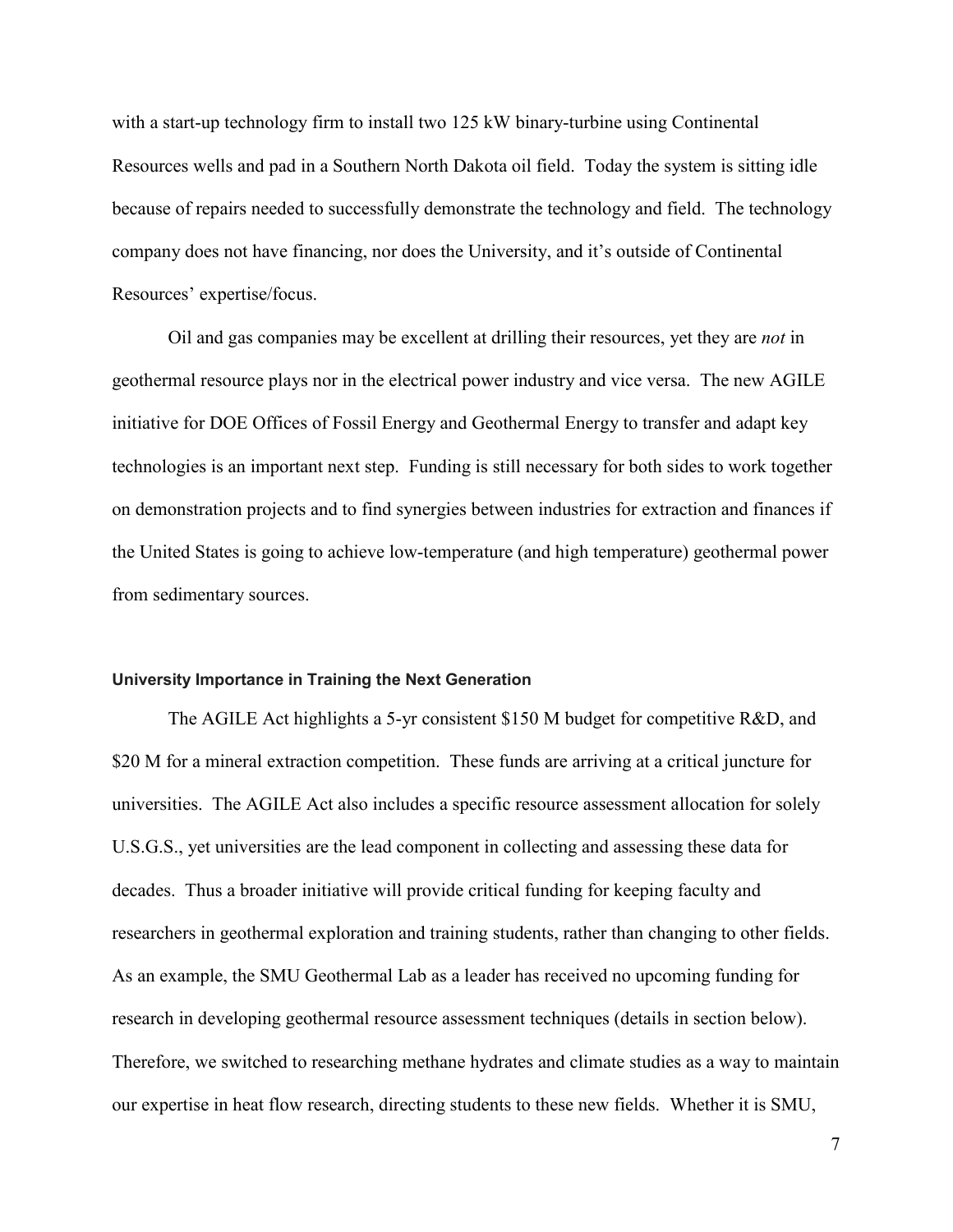Cornell University, University of North Dakota, University of Utah, or University of Michigan, those founding researchers in heat flow and geothermal resources are either already retired or at retirement age. A geothermal fellowship program, similar to the Department of Energy Computational Science Graduate Fellowship, is another next step as part of training the next generation. Funding universities now is of most importance to preserve the greater knowledge transfer and keeping us as a world leader in geothermal energy.

The funding for resource assessments is also significant in growing the geothermal industry. SMU Geothermal Laboratory is just one example, yet look at the impact possible. Each new SMU geothermal map  $(1992, 2004, 2011, 2016)^{13}$  $(1992, 2004, 2011, 2016)^{13}$  $(1992, 2004, 2011, 2016)^{13}$  developed new techniques from computer programing to inclusion of new data, e.g., oil and gas data, which highlighted the available resources of the midcontinent sediments from North Dakota to the Gulf Coast. Working with Google.org we developed nation-wide temperature-at depth maps to 10 km (2011) that led to working in Alaska (Figure 2) and with Cornell University and University of West Virginia to improve site-specific methods of temperature calculations and incorporate mapping of risk levels.<sup>14</sup> More recently our re-evaluation of the Oregon Cascades, <sup>[15](#page-7-2)</sup> East Texas, <sup>[16](#page-7-3)</sup> and the Snake River Plain, Idaho<sup>[17](#page-7-4)</sup> examined geothermal potential on a 1 km x 1 km x 1 km resolution.

<span id="page-7-0"></span><sup>13</sup> Blackwell, D.D., and Steele, J.L., 1992, Geothermal Map of North America, *Geological Society of America* DNAG Map No. 006, scale 1:5,000,000.

Blackwell D.D., and Richards, M.C., 2004, Geothermal Map of North America, *AAPG* Map, scale 1:6,500,000.

Blackwell, D., Richards, M., Frone, Z., Batir, J., Ruzo, A., Dingwall, R., and Williams, M., 2011, Temperature-at-depth maps for the conterminous US & geothermal resource estimates, *Geothermal Resources Council Transactions*.

Batir, J.F., Blackwell, D.D., and Richards, M.C., 2016, Heat flow and temperature-depth curves throughout Alaska: finding regions for future geothermal exploration *Journal of Geophysics and Engineering*. 14 Jordan, T., et al., 2016, Low Temperature Geothermal Play Fairway Analysis For the Appalachian Basin: Phase 1

<span id="page-7-1"></span>Revised Report. Principal Investigator Teresa E. Jordan. Technical report DEE0006726.

<span id="page-7-2"></span><sup>15</sup> Frone Z., Richards, M., Blackwell, D. and Augustine, C., 2015, Shallow EGS Resource Potential Maps of the Cascades, *Stanford Geothermal Workshop*, Stanford University. 16 Richards, M., Batir, J., Schumann, H., 2018, Resource Analysis for Deep Direct-Use Feasibility Study in East Texas,

<span id="page-7-3"></span>Geothermal Data Repository, https://gdr.openei.org/submissions/1073.

<span id="page-7-4"></span><sup>&</sup>lt;sup>17</sup> SMU Geothermal Laboratory and Nat Renewable Energy Lab Subcontract No. XEJ-9-92239-01 under Prime Contract DE-AC36-08G028308. Shallow EGS Regional Resource Potential Map – Snake River Plain, 2019-2020.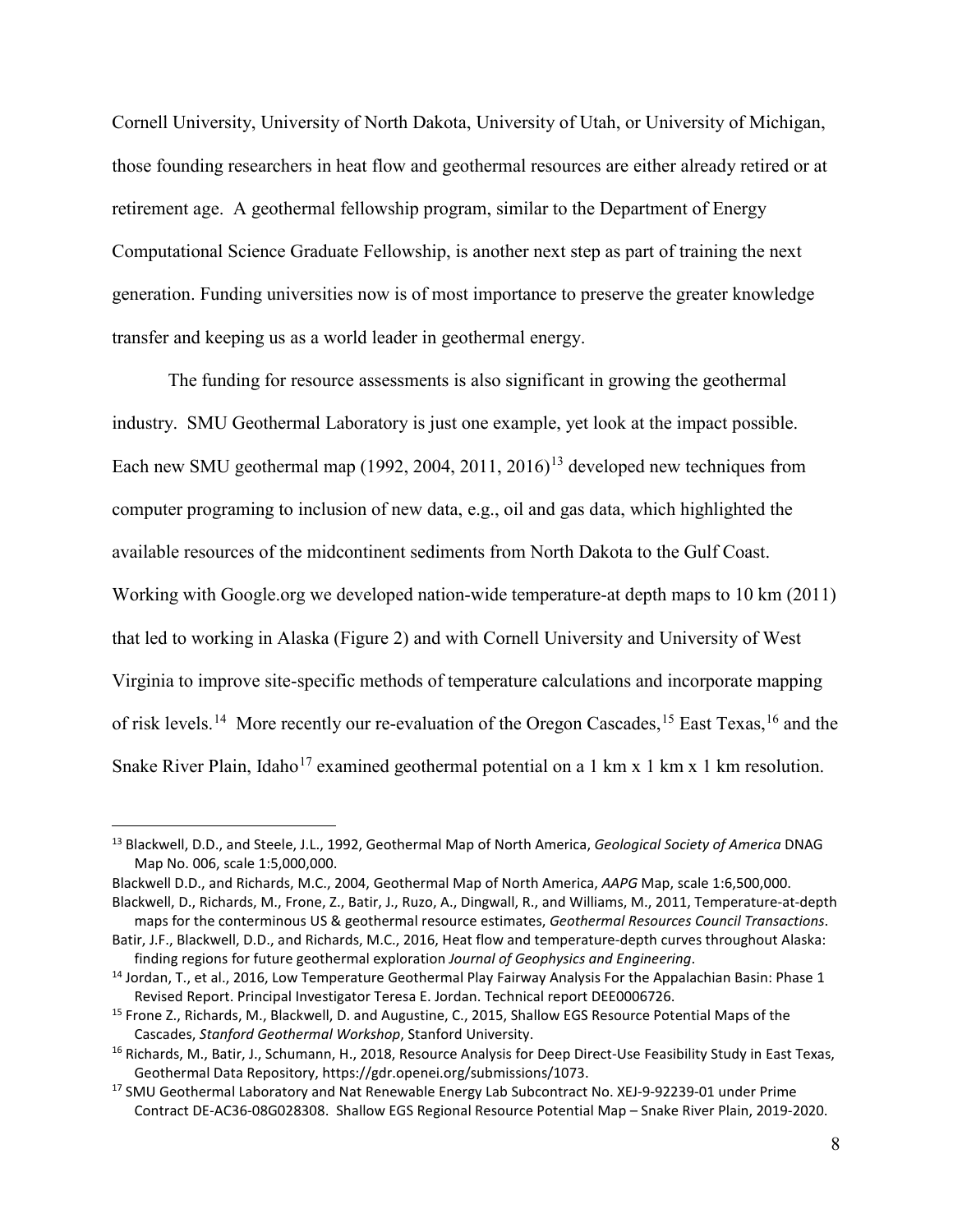At this level of detail, SMU determines total land surface area and location for future project development based on the different types of geothermal resource. Each of these projects involves students and successfully trains the next generation of professionals, which then positively impacted programs in other universities and organizations such as the Geothermal Resources Council.



Figure 4. Subset of U.S Geothermal Map 2011 updated for the Geothermal Resources of Alaska, Batir et al., 2016.

Universities and their faculty are America's powerhouses for training the next generation of science, technology, and engineering workers. Their research drives the ability for the national labs to achieve excellence, and entrepreneurs' ability to drive technological innovation.

Your support for DOE's funding for universities, national labs, and companies will allow us to work together to find the innovations that will shift the United States from a fossil fuel